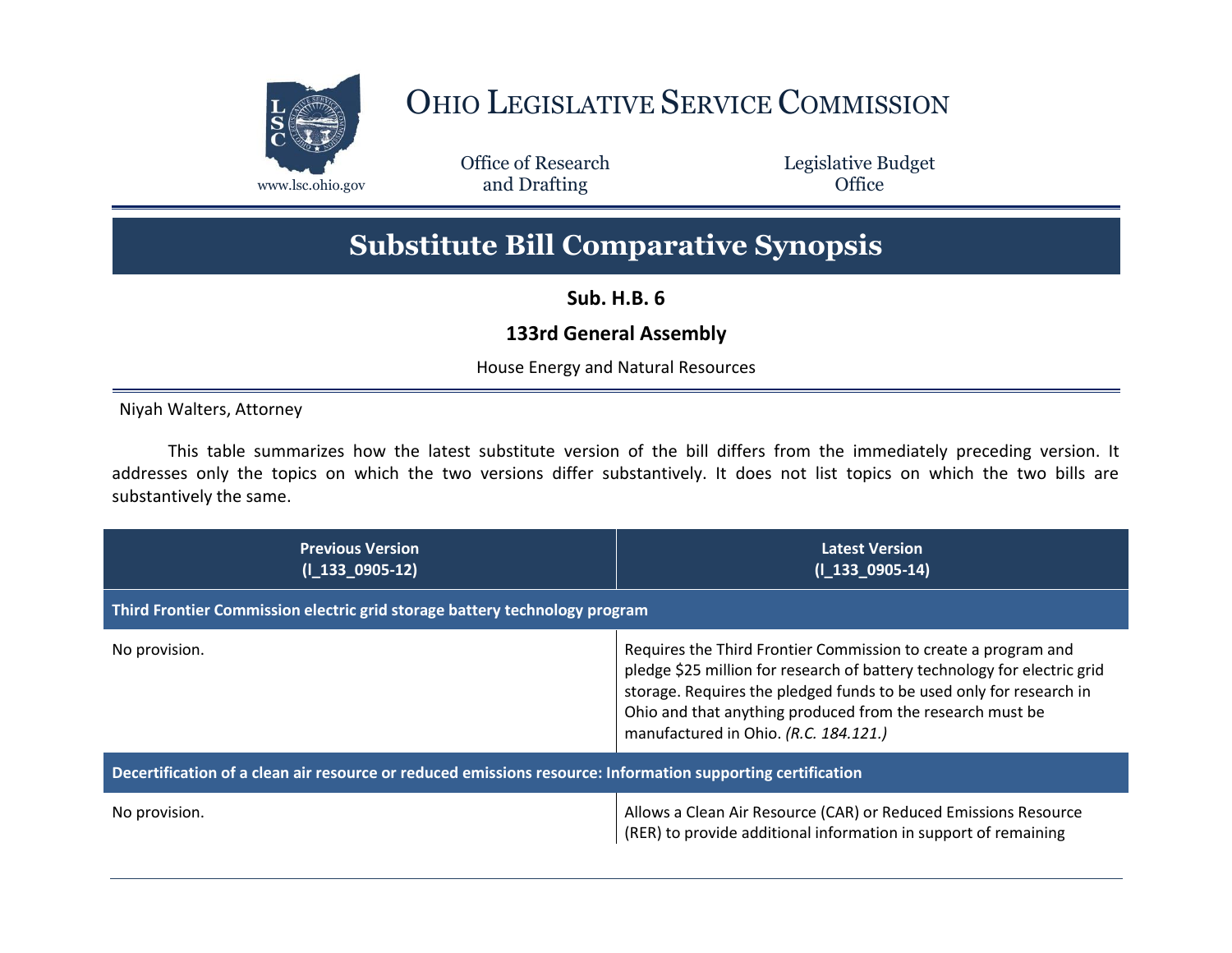| <b>Previous Version</b><br>$(I_133_0905-12)$                                                                                       | <b>Latest Version</b><br>$(I_133_0905-14)$                                                                                                                                                                         |
|------------------------------------------------------------------------------------------------------------------------------------|--------------------------------------------------------------------------------------------------------------------------------------------------------------------------------------------------------------------|
|                                                                                                                                    | certified before the Ohio Air Quality Development Authority<br>(Authority) may decertify the resource (R.C. 3706.44(B)).                                                                                           |
| R.C. Chapter 119 procedure required for rulemaking                                                                                 |                                                                                                                                                                                                                    |
| Requires the R.C. Chapter 119 rule adoption procedure to be used for<br>the following rules required to be adopted under the bill: | No provision.                                                                                                                                                                                                      |
| RER compliance with new certification requirements grace<br>٠<br>period;                                                           |                                                                                                                                                                                                                    |
| Beginning and further implementation and further<br>٠<br>administration of the Ohio Clean Air Program (Program);                   |                                                                                                                                                                                                                    |
| Beginning implementation of retail purchased power<br>п<br>agreements for CARs.                                                    |                                                                                                                                                                                                                    |
| (R.C. 3706.45, 3706.50, and 4928.47.)                                                                                              |                                                                                                                                                                                                                    |
| Per-account monthly charge: Commercial customers not exceeding 45 million KWH                                                      |                                                                                                                                                                                                                    |
| For the year 2020: \$15/month;<br>٠<br>For the year 2021 and each year thereafter: \$20/month.<br>(R.C. 3706.47(B)(2).)            | Requires the Public Utilities Commission (PUCO), not later than<br>October 1, 2019, to establish the structure and design of a per-account<br>monthly charge that is on average:<br>For the year 2020: \$15/month; |
|                                                                                                                                    | For the year 2021 and each year thereafter: \$20/month.                                                                                                                                                            |
|                                                                                                                                    | (R.C. 3706.47(B)(2).)                                                                                                                                                                                              |
| Per-account monthly charge: Industrial customers not exceeding 45 million KWH                                                      |                                                                                                                                                                                                                    |
| \$250/month (R.C. 3706.47(B)(3)).                                                                                                  | Requires the PUCO, not later than October 1, 2019, to establish the<br>structure and design of a per-account monthly charge that is on<br>average \$250/month (R.C. 3706.47(B)(3)).                                |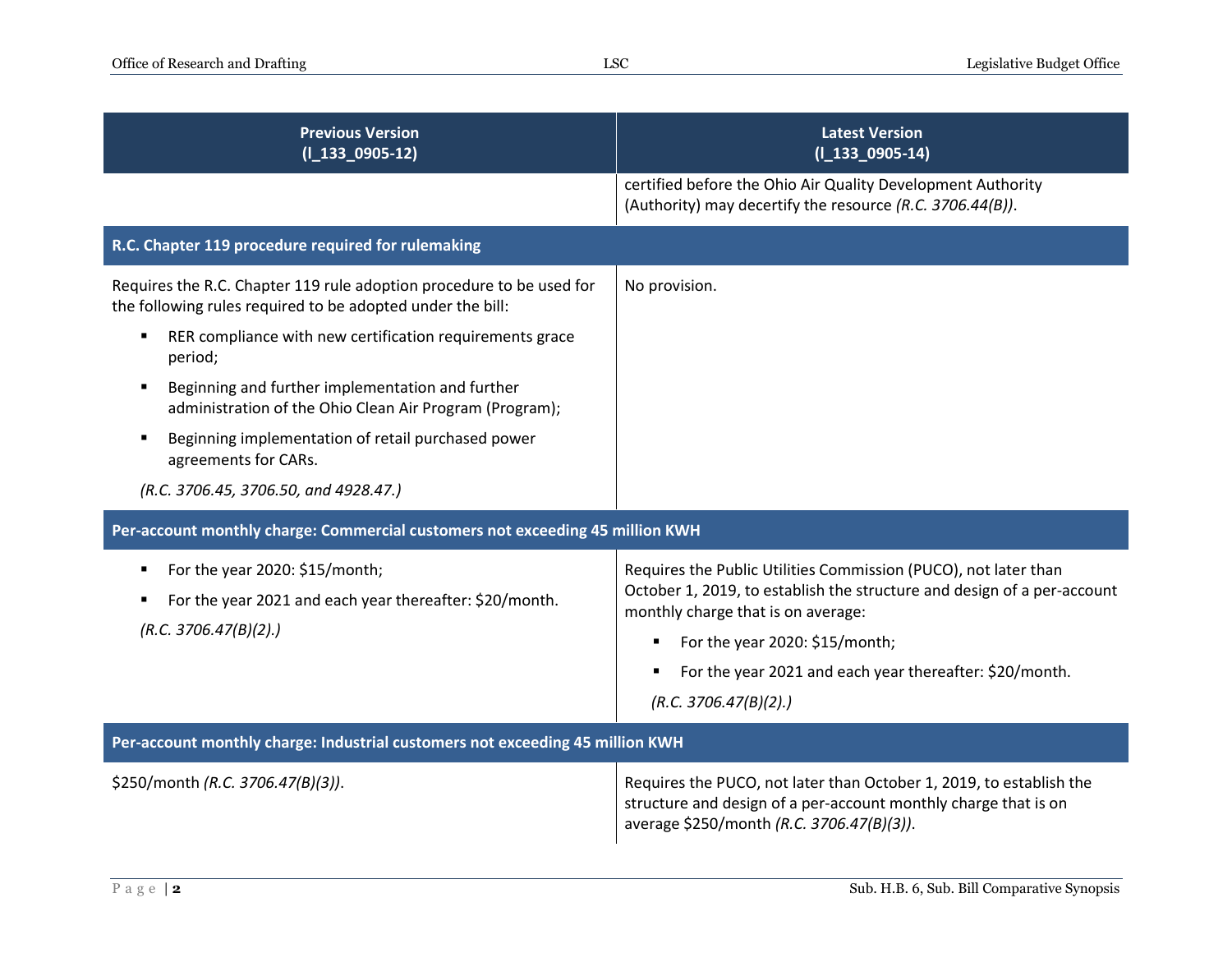| <b>Previous Version</b><br>$(I_133_0905-12)$                                                                                                                                                                                                                                                                                                                                                                                                                                                                                                                                                                                                                            | <b>Latest Version</b><br>$(I_133_0905-14)$                                                                                                                                                                                                                                |
|-------------------------------------------------------------------------------------------------------------------------------------------------------------------------------------------------------------------------------------------------------------------------------------------------------------------------------------------------------------------------------------------------------------------------------------------------------------------------------------------------------------------------------------------------------------------------------------------------------------------------------------------------------------------------|---------------------------------------------------------------------------------------------------------------------------------------------------------------------------------------------------------------------------------------------------------------------------|
| Per-account monthly charge: Avoiding abrupt or excessive bill impacts                                                                                                                                                                                                                                                                                                                                                                                                                                                                                                                                                                                                   |                                                                                                                                                                                                                                                                           |
|                                                                                                                                                                                                                                                                                                                                                                                                                                                                                                                                                                                                                                                                         | Requires the PUCO to comply with the average monthly per-account<br>charge structure and design requirements of the bill in a manner that<br>avoids abrupt or excessive total electric bill impacts for typical<br>commercial and industrial customers (R.C. 3706.47(C)). |
| Reimbursement for costs to comply with renewable energy (RE) requirements                                                                                                                                                                                                                                                                                                                                                                                                                                                                                                                                                                                               |                                                                                                                                                                                                                                                                           |
| Allows an electric distribution utility (EDU) to submit an application to<br>the Authority for reimbursement, from the Ohio Clean Air Program<br>Fund (Fund), of the following costs to comply with the RE<br>requirements:<br>Costs prudently incurred for contractual obligations that<br>existed prior to the effective date of the bill by an EDU in<br>reliance on the current RE requirements;<br>Costs prudently incurred by an EDU associated with programs<br>٠<br>approved by the PUCO under current law RE requirements that<br>are modified or eliminated as a result of the bill, including any<br>costs to discontinue the program.<br>(R.C. 3706.47(E).) | No provision.                                                                                                                                                                                                                                                             |
| Remission of reimbursements for compliance with RE requirements                                                                                                                                                                                                                                                                                                                                                                                                                                                                                                                                                                                                         |                                                                                                                                                                                                                                                                           |
| Requires that upon receipt of the reimbursement application and<br>verification of the prudently incurred costs, the Authority must direct<br>the State Treasurer to remit money from the Fund to the EDU as<br>reimbursement for those RE costs (R.C. 3706.47(F)).                                                                                                                                                                                                                                                                                                                                                                                                     | No provision.                                                                                                                                                                                                                                                             |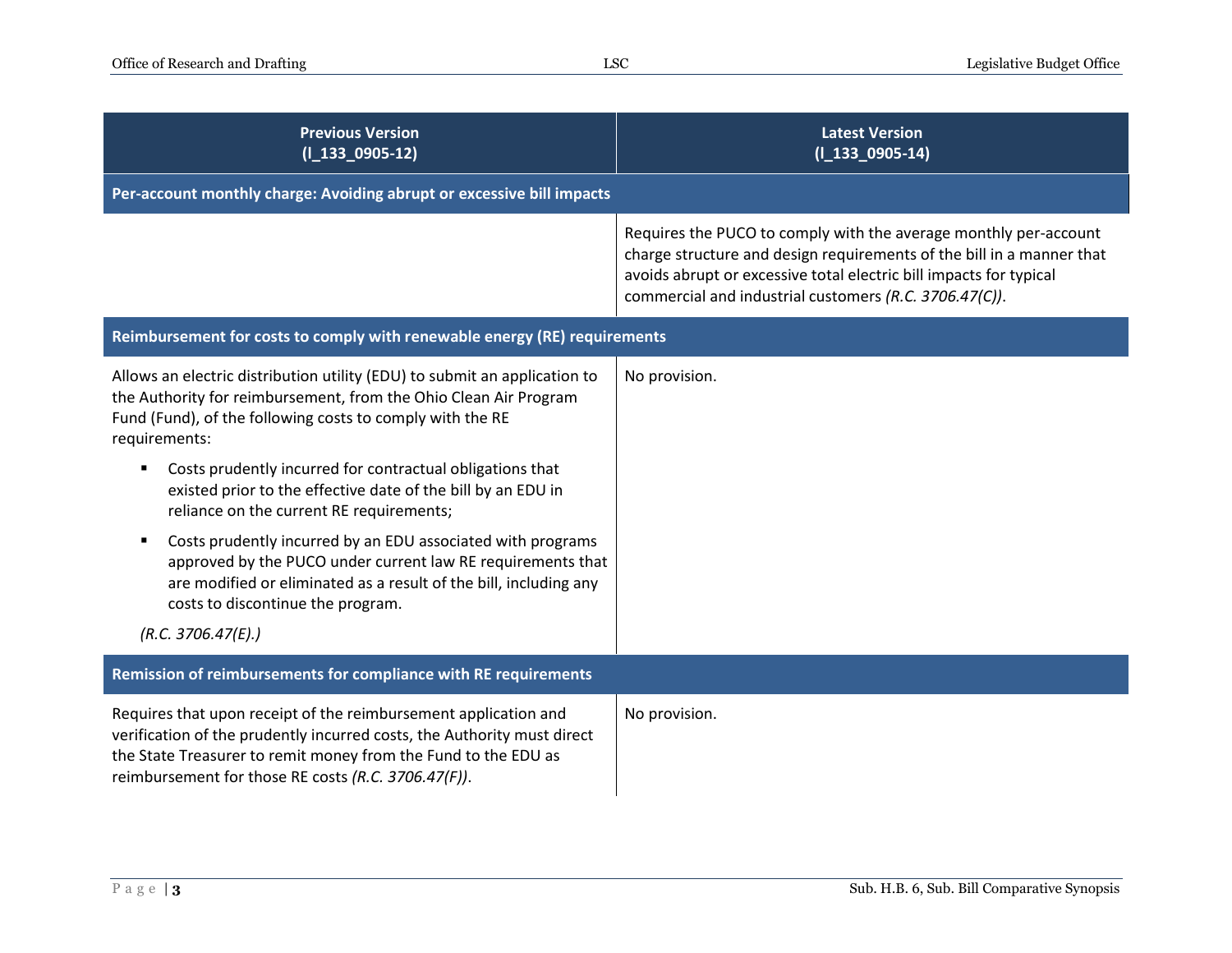| <b>Previous Version</b><br>$(I_133_0905-12)$                                                                                                                                                                                                                                   | <b>Latest Version</b><br>$(I_133_0905-14)$                                                                                                                                                                                                                                                                                                                                                                                                                                                                                                                                                 |
|--------------------------------------------------------------------------------------------------------------------------------------------------------------------------------------------------------------------------------------------------------------------------------|--------------------------------------------------------------------------------------------------------------------------------------------------------------------------------------------------------------------------------------------------------------------------------------------------------------------------------------------------------------------------------------------------------------------------------------------------------------------------------------------------------------------------------------------------------------------------------------------|
| Report on Federal Energy Regulatory Commission (FERC) capacity program: End-use customer participation in PJM demand response program                                                                                                                                          |                                                                                                                                                                                                                                                                                                                                                                                                                                                                                                                                                                                            |
| No provision.                                                                                                                                                                                                                                                                  | Requires the PUCO report regarding FERC authorization of states to<br>take action relating to capacity resources in the organized wholesale<br>market to also include recommendations on how to maintain<br>participation by end-use customers in this state in the demand<br>response program offered by PJM Interconnection, L.L.C., or its<br>successor organization, including how the state may consider<br>structuring procurement for demand response that would allow<br>demand response to satisfy a portion of the state's capacity resource<br>obligation (R.C. 4928.46(B)(2)). |
| Retail purchase power agreements: Consumers v. mercantile customers of an EDU                                                                                                                                                                                                  |                                                                                                                                                                                                                                                                                                                                                                                                                                                                                                                                                                                            |
| Allows consumers, through a retail purchase power agreement, to<br>commit to satisfy a material portion of their electricity requirements<br>from the output of a CAR, customer-sited renewable energy resource,<br>or self-generator renewable resource (R.C. 4928.47(B)(1)). | Allows only mercantile customers of an EDU to do so (R.C.<br>$4928.47(B)(1)$ ).                                                                                                                                                                                                                                                                                                                                                                                                                                                                                                            |
| Retail purchase power agreements: Exempts purchaser from energy efficiency/peak demand reduction (EE/PDR) compliance charge                                                                                                                                                    |                                                                                                                                                                                                                                                                                                                                                                                                                                                                                                                                                                                            |
| Allows the PUCO to exempt a consumer under a retail purchase power<br>agreement from EE/PDR charge compliance provided the purchaser<br>agrees to forego the benefits from compliance with the EE/PDR<br>program (R.C. 4928.47(B)(3)).                                         | No provision.                                                                                                                                                                                                                                                                                                                                                                                                                                                                                                                                                                              |
| Decoupling mechanism: Excluding program costs and shared savings from implementing EE/PDR                                                                                                                                                                                      |                                                                                                                                                                                                                                                                                                                                                                                                                                                                                                                                                                                            |
| No provision.                                                                                                                                                                                                                                                                  | Excludes EE/PDR program costs and shared savings in the creation of<br>the decoupling mechanism and the revenue that must be recovered<br>under the mechanism (R.C. 4928.471(A) and (B)).                                                                                                                                                                                                                                                                                                                                                                                                  |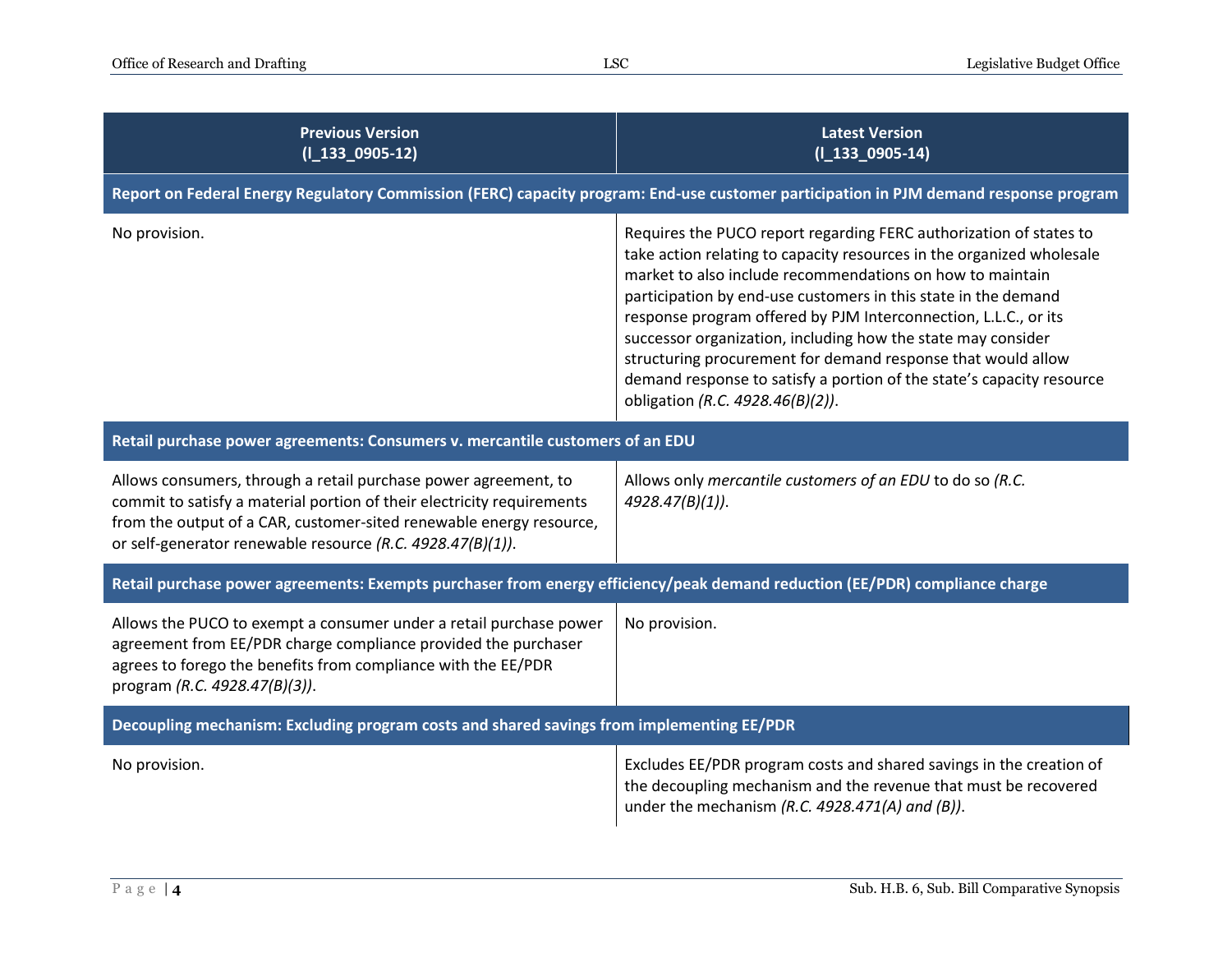| <b>Previous Version</b><br>$(I_133_0905-12)$                                                                                                                                                                                                                         | <b>Latest Version</b><br>$(I_133_0905-14)$                                                                                                                                                                                                                                     |
|----------------------------------------------------------------------------------------------------------------------------------------------------------------------------------------------------------------------------------------------------------------------|--------------------------------------------------------------------------------------------------------------------------------------------------------------------------------------------------------------------------------------------------------------------------------|
| Decoupling mechanism: Rate design verification                                                                                                                                                                                                                       |                                                                                                                                                                                                                                                                                |
| Requires the PUCO to verify that the rate schedule or schedules are<br>designed to recover the EDU's 2018 annual revenue and that the<br>decoupling rate design is aligned with the rate design of the EDU's<br>existing base distribution rates (R.C. 4928.471(B)). | Requires the PUCO rate design verification to occur when the PUCO is<br>engaged in determining that an application is not unjust and<br>unreasonable (R.C. 4928.471(B)).                                                                                                       |
| Decoupling mechanism: Double recovery by an EDU                                                                                                                                                                                                                      |                                                                                                                                                                                                                                                                                |
| No provision.                                                                                                                                                                                                                                                        | Prohibits the PUCO from approving a decoupling mechanism if it<br>determines that approval will result in double recovery by the EDU<br>(R.C. 4928.471(D)).                                                                                                                    |
| Sale, purchase, holding, or retirement of renewable energy credits by the Authority                                                                                                                                                                                  |                                                                                                                                                                                                                                                                                |
| No provision.                                                                                                                                                                                                                                                        | Allows the Authority to annually purchase, sell, hold, or retire any<br>renewable energy credits produced by a renewable energy resource in<br>Ohio with any funds remaining in the Fund after the funds are used to<br>provide the required benefits to CARs (R.C. 4928.646). |
| <b>Clean air credit registry</b>                                                                                                                                                                                                                                     |                                                                                                                                                                                                                                                                                |
| No provision.                                                                                                                                                                                                                                                        | Requires the Authority to adopt rules to provide for this state a system<br>of registering clean air credits by specifying that the generation<br>attribute tracking system may be used for that purpose and not by<br>creating a registry (R.C. 3706.483).                    |
| Double recovery based on credits                                                                                                                                                                                                                                     |                                                                                                                                                                                                                                                                                |
| No provision.                                                                                                                                                                                                                                                        | Prohibits a certified CAR that receives a clean air credit from receiving<br>a renewable energy credit for the same megawatt hour of electricity,<br>but clarifies that this should not be construed as to prohibit the                                                        |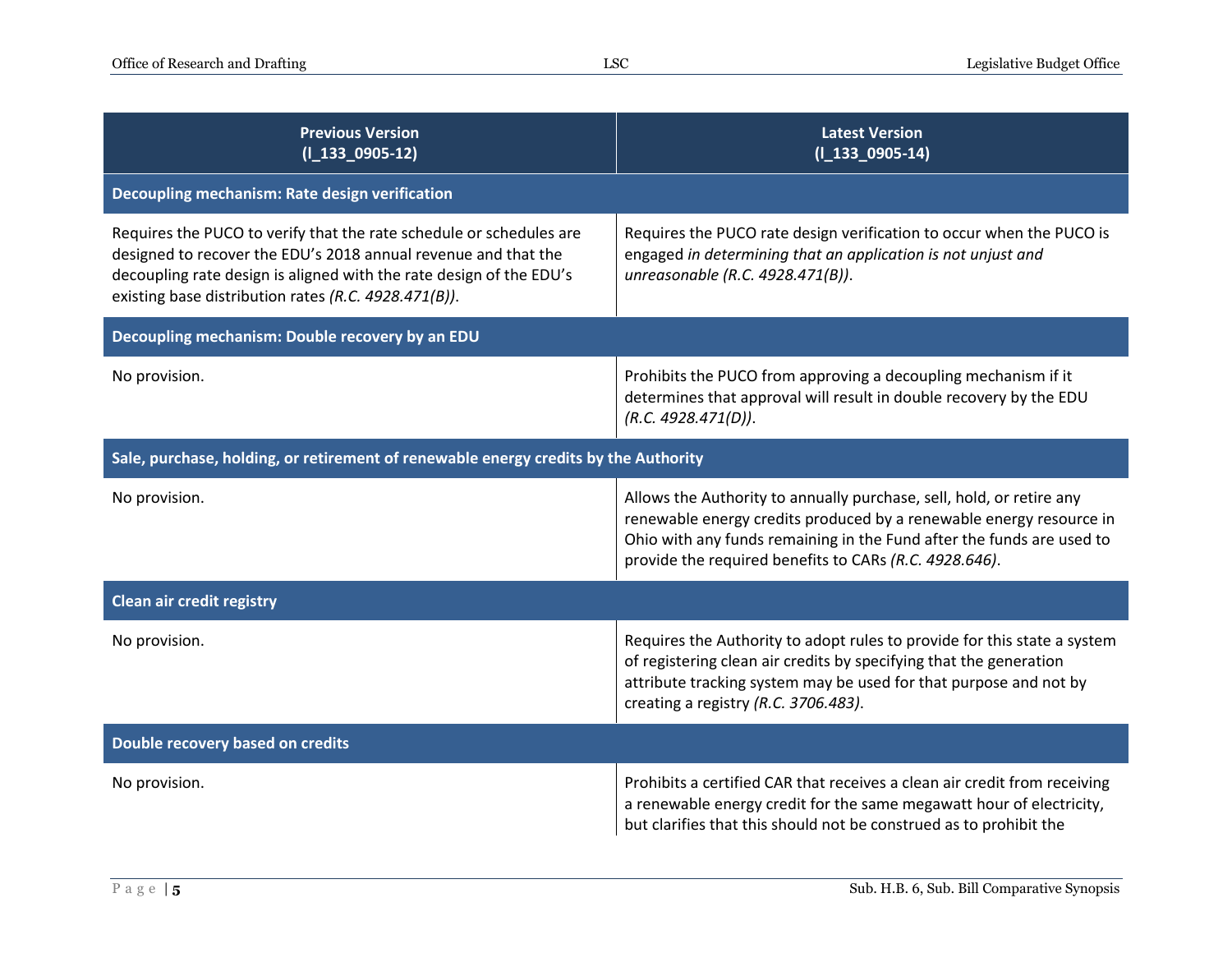| <b>Previous Version</b><br>$(I_133_0905-12)$             | <b>Latest Version</b><br>$(I_133_0905-14)$                                                                                                                                                                                                                                                                                                                                                                                                                                                                                                                                                            |
|----------------------------------------------------------|-------------------------------------------------------------------------------------------------------------------------------------------------------------------------------------------------------------------------------------------------------------------------------------------------------------------------------------------------------------------------------------------------------------------------------------------------------------------------------------------------------------------------------------------------------------------------------------------------------|
|                                                          | resource from purchasing or selling a renewable energy credit in<br>another state (R.C. 3706.484).                                                                                                                                                                                                                                                                                                                                                                                                                                                                                                    |
| Home energy assistance programs (HEAP)                   |                                                                                                                                                                                                                                                                                                                                                                                                                                                                                                                                                                                                       |
| No provision.                                            | Requires the Director of the Development Services Agency, beginning<br>in FY 2021 and each year thereafter, to submit in each fiscal year a<br>completed waiver request in accordance with federal law to the U.S.<br>Department of Health and Human Services and any other applicable<br>federal agencies for the state to expend 25% of federal low-income<br>HEAP funds from the home energy assistance block grants for<br>weatherization services allowed under federal law to the U.S.<br>Department of Health and Human Services (R.C. 4928.75).                                               |
| Wind farms under 20 megawatts placed under local control |                                                                                                                                                                                                                                                                                                                                                                                                                                                                                                                                                                                                       |
| No provision.                                            | Expands the definition of "small wind farm" (beyond the aggregate<br>capacity limit of 5 megawatts for turbines and associated facilities) and<br>contracts the definition of "economically significant wind farm" (to<br>remove wind turbines and associated facilities from the 5 to under 50<br>megawatt aggregate capacity limit), with the effect that if one or more<br>wind turbines and associated facilities meet both of the following<br>requirements, they will be subject to local regulation of their<br>placement and operation by counties, townships, and municipal<br>corporations: |
|                                                          | They are primarily dedicated to providing electricity to a single<br>customer at a single location;                                                                                                                                                                                                                                                                                                                                                                                                                                                                                                   |
|                                                          | They are designed for, or capable of, operation at an aggregate<br>capacity of less than 20 megawatts.                                                                                                                                                                                                                                                                                                                                                                                                                                                                                                |
|                                                          | (R.C. 303.213, 519.213, 713.081, and 4906.13.)                                                                                                                                                                                                                                                                                                                                                                                                                                                                                                                                                        |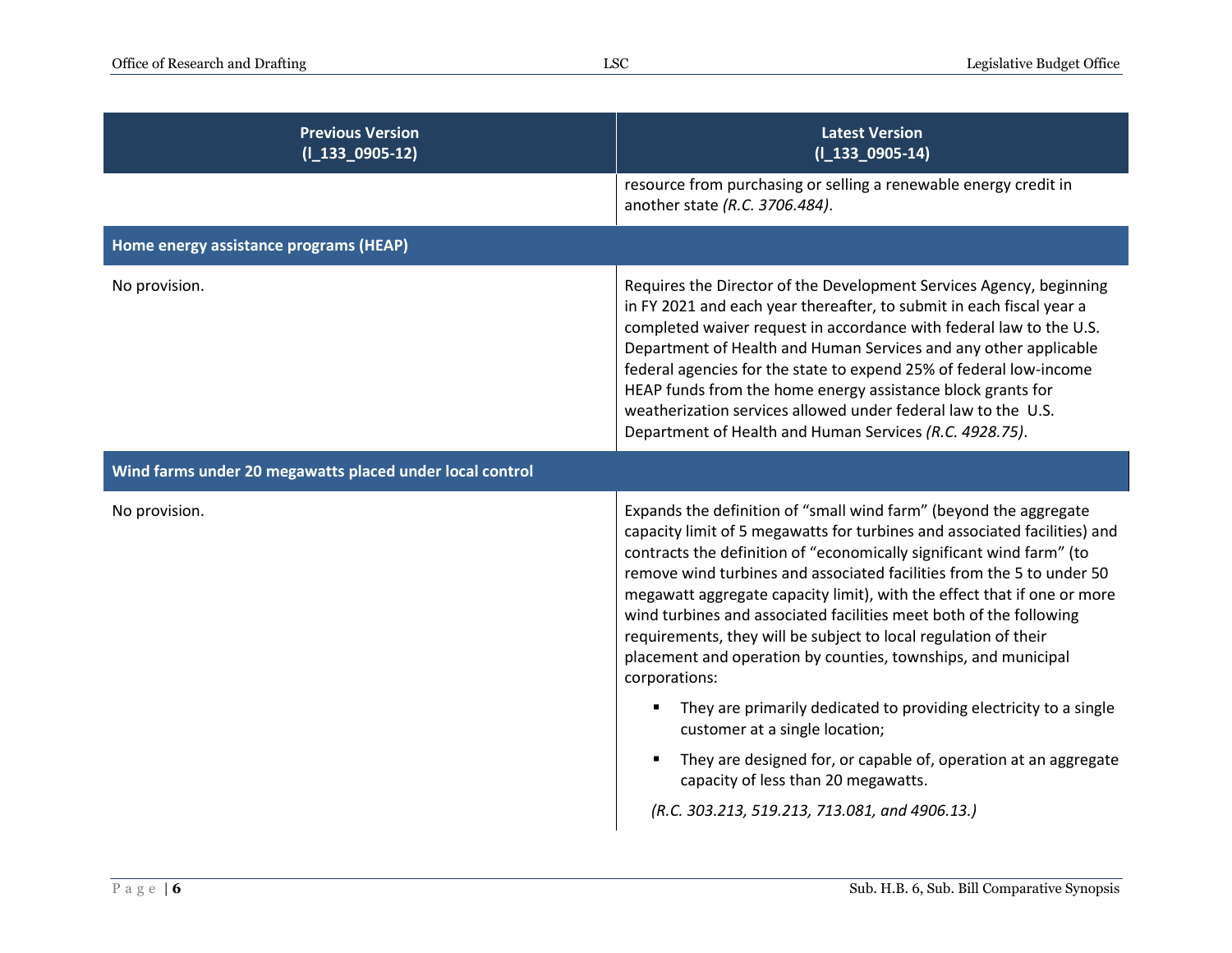| <b>Previous Version</b><br>$(I_133_0905-12)$          | <b>Latest Version</b><br>$(I_133_0905-14)$                                                                                                                                                                                                                                                                                                                                                                                                                                                                                                                                                          |
|-------------------------------------------------------|-----------------------------------------------------------------------------------------------------------------------------------------------------------------------------------------------------------------------------------------------------------------------------------------------------------------------------------------------------------------------------------------------------------------------------------------------------------------------------------------------------------------------------------------------------------------------------------------------------|
| Property tax exemption for qualified energy projects  |                                                                                                                                                                                                                                                                                                                                                                                                                                                                                                                                                                                                     |
| No provision.                                         | Modifies the requirements for obtaining a property tax exemption for<br>a qualified energy project by applying them to projects with a<br>nameplate capacity of 20 megawatts or more (under current law, for<br>example, a project of 5 megawatts or more must receive county board<br>of commissioners' approval; a project of 2 megawatts or more must<br>participate in a workforce development program for wind and solar<br>energy industries). Applies the change to new projects and existing<br>projects with name plate capacities of less than 5 megawatts. (R.C.<br>5727.75; Section 6.) |
| Adding members of the general public to the Authority |                                                                                                                                                                                                                                                                                                                                                                                                                                                                                                                                                                                                     |
| No provision.                                         | Adds two members of the general public to the Authority, one<br>appointed by the President of the Senate, and one appointed by the<br>Speaker of the House of Representatives, who are to be voting<br>members, receive no compensation, and have a term of four years.<br>Provides that the two general public members are exempt from the<br>surety bond requirement imposed on certain other Authority<br>members. (R.C. 3706.02(B) and (D).)                                                                                                                                                    |
| <b>Definitions: Reduced emissions resource</b>        |                                                                                                                                                                                                                                                                                                                                                                                                                                                                                                                                                                                                     |
| No provision.                                         | Expands the definition to also include an electric generating facility<br>that emits any other regulated air pollutant under the federal Clean Air<br>Act (R.C. 3706.40(B)).                                                                                                                                                                                                                                                                                                                                                                                                                        |